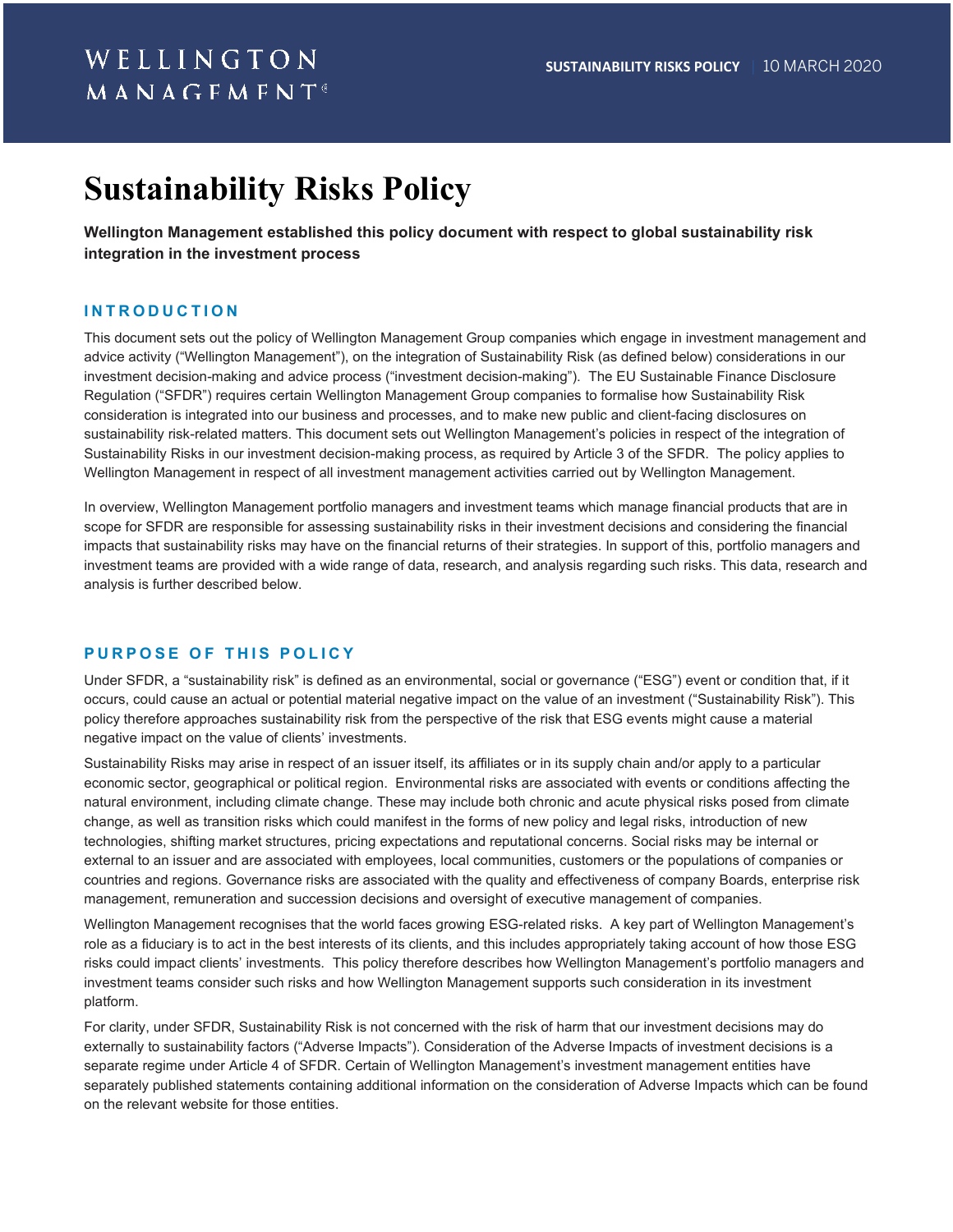### **SUSTAINABILITY RISK CONSIDERATION**

Portfolio managers and investment teams are responsible for the day-to-day identification, assessment and monitoring of Sustainability Risks which they consider relevant in the context of their strategy and their fiduciary duties to clients. Relevant Sustainability Risks should be assessed using available data and research reasonably available. Portfolio managers and/or investment teams are also responsible for assessing the likely impact of Sustainability Risks on the financial returns of investment assets where they deem such impacts to be material. Assessment of sustainability risks is complex and requires subjective judgements, which may be based on data which is difficult to obtain and incomplete, estimated, out of date or otherwise materially inaccurate. Even when identified, Wellington Management understands that there can be no guarantee that the portfolio manager or investment team will correctly assess the impact of Sustainability Risks on a client's investments.

In support of the consideration of Sustainability Risks in the investment decision-making process, Wellington Management's dedicated Sustainable Investment Research Team (the "Sustainable Investment Team") is responsible for providing in-house research, training and consultation on Sustainability Risk considerations in the investment process to portfolio managers and investment teams on a periodic and ongoing basis. In addition, Wellington Management's Investment Directors are assigned to individual investment teams and are responsible for providing ongoing oversight of the consideration of portfolio level risks including Sustainability Risks.

The Sustainable Investment Team and Wellington Management's broader investment platform provides research, data, and tools to its investment professionals in support of Sustainability Risk analysis by portfolio managers and investment teams, including through Wellington Management's collaborative Woodwell Climate Research Center which seeks to better integrate climate science and asset management through advanced research and scenario analysis. Because of this, Wellington Management expects portfolio managers and investment teams whose products are in scope for SFDR to use reasonable best efforts to implement available Sustainability Risk-related data, research and tools where these are, in the opinion of the portfolio manager and/or investment team, reliable and relevant to the management of a given investment strategy.

#### **RELEVANT SUSTAINABILITY RISKS**

Sustainability Risks are an ever-evolving concern involving many dynamic variables. Although it is not possible to enumerate every single type of Sustainability Risk, the below is a non-exhaustive summary of the types of Sustainability Risks which Wellington Management's Sustainable Investment Team has identified and considers to generally be most significant. The below examples are intended to provide an illustrative roadmap for consideration only and individual consideration of any one Sustainability Risk will be at the discretion of the portfolio manager or investment team unless otherwise agreed to with a Wellington Management client. Where the portfolio manager or investment team, using the resources available and as consistent with the investment strategy and objective, identifies a Sustainability Risk listed below or otherwise as being materially relevant to the risk/return profile of the strategy, Wellington Management expects that the portfolio manager or investment team to use its best efforts to assess the materiality of the impact to the strategy and incorporate this information into its investment decision-making.

#### **ENVIRONMENTAL RISKS**

#### **PHYSICAL RISKS FROM CLIMATE CHANGE**

Certain portfolios may have exposure to potential physical risks resulting from climate change, for example the tail risk of significant damage due to increasing erratic and potentially catastrophic weather phenomena such as droughts, wildfires, flooding, heat/cold waves, or hurricanes. As the frequency of extreme weather events increases, a portfolio's assets exposure to damages from these events increases, too.

Alongside these acute physical risks, portfolios might also be exposed to the chronic physical risks stemming from climate change, including, amongst others coastal erosion, soil degradation and erosion, water stress, changing temperatures or changing wind or precipitation patterns.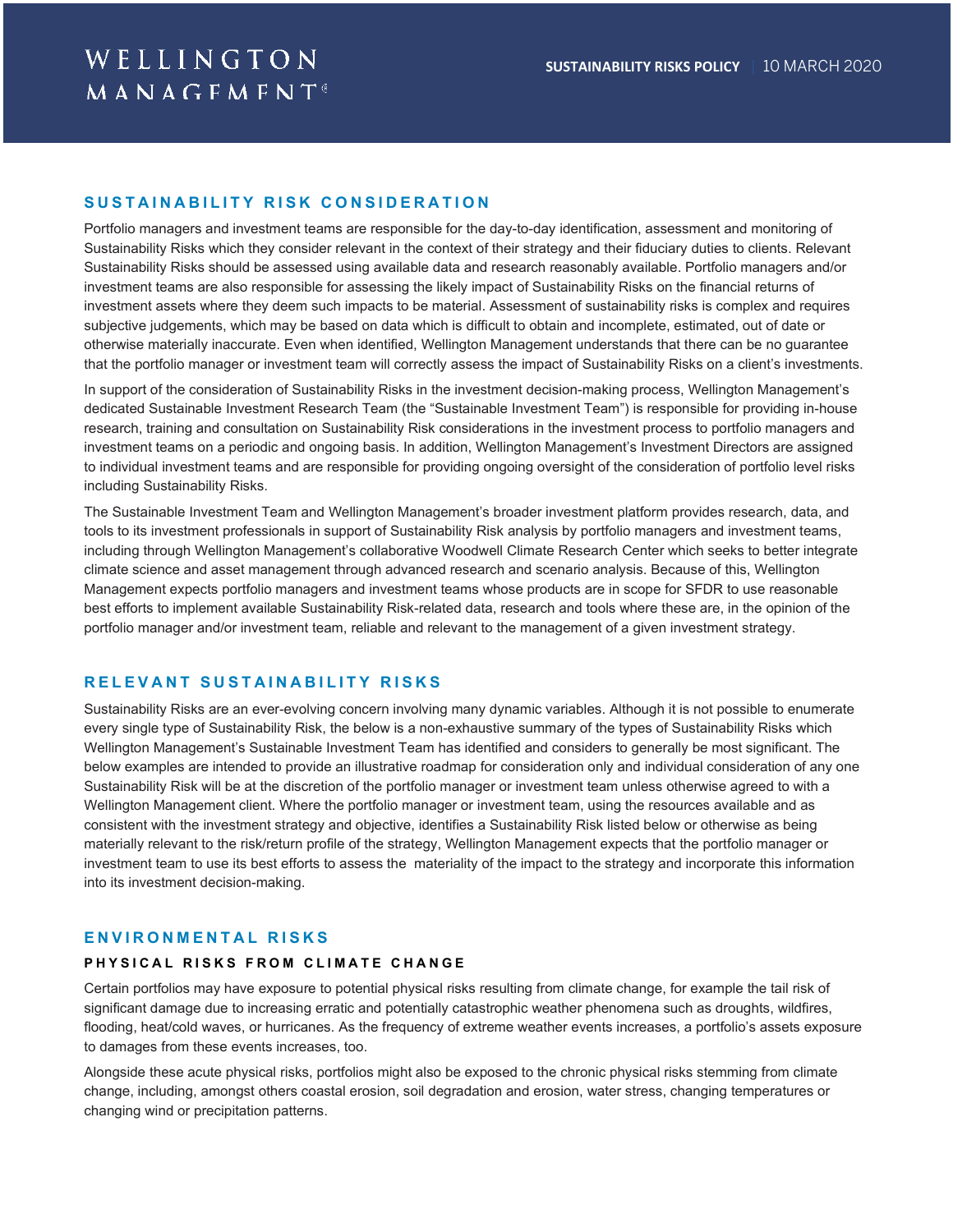# WELLINGTON MANAGFMFNT®

Such risks may arise in respect of a company's fixed sites, supply chain, labour force, and/or customer base, and/or apply to a particular economic sector, geographical or political region.

The physical impacts of climate change may necessitate significant capital investments by companies to improve resilience of their business models.

#### **T RANSITION RISKS FROM CLIMATE CHANGE**

Many economic sectors, regions and/or jurisdictions, including those in which a portfolio may invest, are currently and/or in the future may be, subject to a general transition to a lower carbon economic model. Drivers of this transition include regulatory and legal intervention and/or evolving consumer, capital provider, and other stakeholder preferences.

Market mechanisms could also threaten the business models and cost structures of carbon-intensive industries and the financial firms that back them. As carbon pricing continues to be a mechanism through which various policymakers seek to mitigate climate change, companies may be impacted in different ways based on their industry, structure and region of operations. Companies with higher risk of reduced earnings and business disruption from a low-carbon transition may be unable to meet their loan obligations, and the value of the company/its collateral could decrease. These companies could also experience increased insurance premiums or be denied insurance coverage on secured assets. A growing subset of investors willing to implement divestment could also reduce liquidity for certain high-carbon companies. Litigation risks are also growing for carbon extractors, high-emitting companies, and those resisting the low-carbon transition. The same is true for companies that may have misled consumers and investors. Any of the foregoing may result in a material loss in value of an investment linked to such businesses. On the investment side, as the market appreciates tightening regulation and accounts for higher carbon prices, repricing of carbon-intensive sectors occurs, reducing the value of these securities. As regulators increasingly focus on climate-related financial risks, climate change scenarios could become part of regular stress testing. If this happens banks with greater exposure to fossil fuel companies could end up shorter on capital under these scenarios, credit spreads could widen as a result.

Sectors, regions, businesses and technologies which are carbon-intensive, higher polluting or otherwise cause a material adverse impact on Sustainability Factors may suffer from a significant fall in demand and/or obsolescence, resulting in stranded assets the value of which is significantly reduced or entirely lost ahead of their anticipated useful life. Attempts by sectors, regions, businesses, and technologies to adapt so as to reduce their impact on Sustainability Factors may not be successful, may result in significant costs being incurred, and future ongoing profitability may be materially reduced. In addition, significant technological innovation is required to achieve a low-carbon economy, and this necessitates significant capital investments by companies that must transition their business models. For example, energy and utilities companies may need to embrace the energy transition to lower their cost of capital, maintain their license to operate, and/or align their production with shifting demand for lower-carbon sources of energy. The evolution of emerging and low-carbon technologies may also be disruptive to certain incumbent industries.

#### **O THER ENVIRONMENTAL RISKS**

Natural resources: the relationship between businesses and natural resources is becoming increasingly important due to the scarcity of fresh water, loss of biodiversity and risks arising from land use. Water is critical to agricultural, industrial, domestic, energy generation, recreational and environmental activities. Reduced supply or allocation of water and/or increased cost in supply and controls over its use may adversely impact the operations, revenue, and expenses of certain industries in which the product may invest. Biodiversity underpins ecosystem services such as food, clean water, genetic resources, flood protection, nutrient cycling, and climate regulation. A continued loss of biodiversity may adversely affect the operations, revenue and expenses of certain industries in which the product may invest, such as land users and marine industries, agriculture, the extractives industries (cement and aggregates, oil, gas and mining) forestry and tourism. Land use and land use management practices have a major impact on natural resources

Pollution and waste: pollution adversely affects the environment and may for example, result in negative impact on human health, damage to ecosystems and biodiversity and reduced crop harvests. Measures introduced by governments or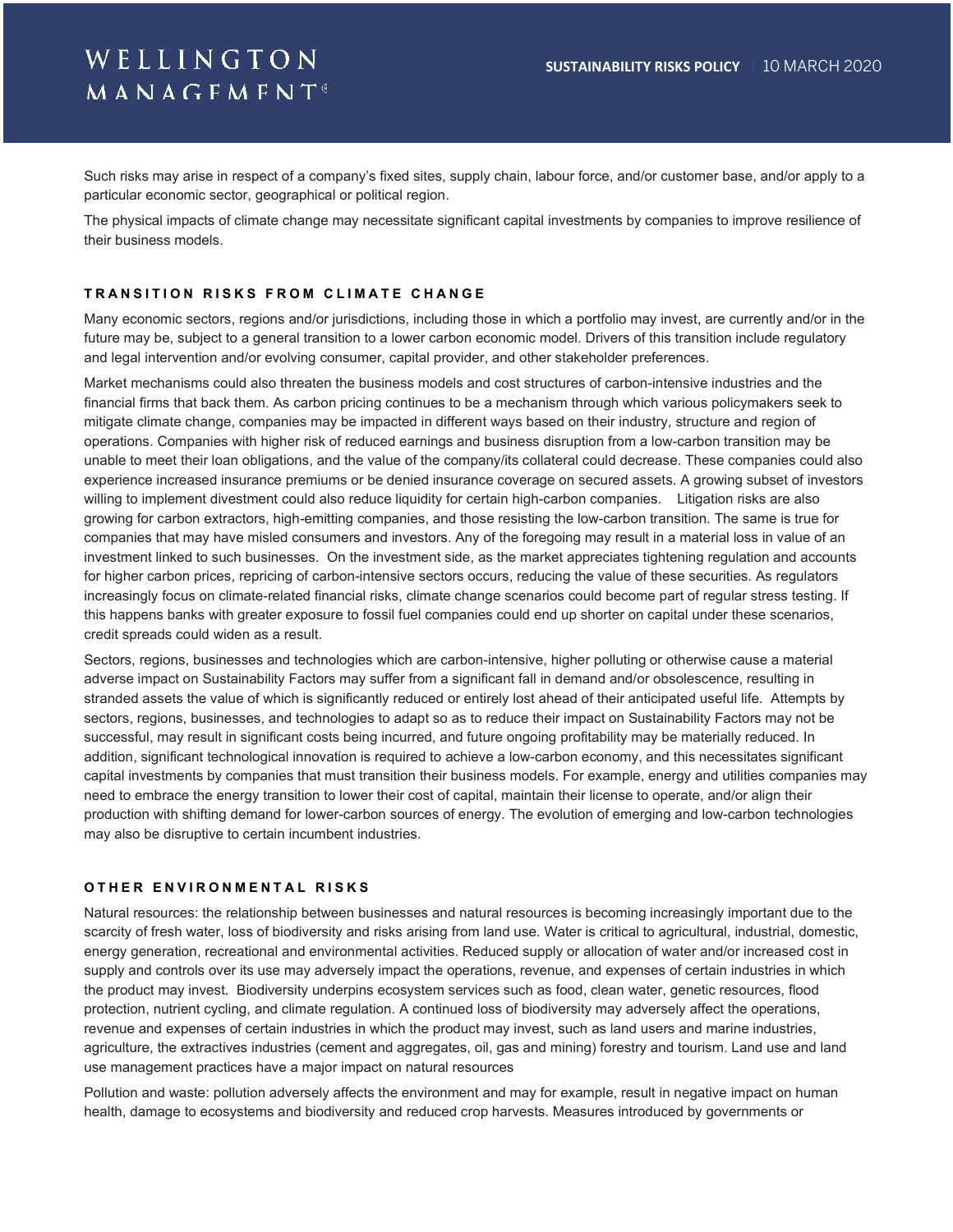# WELLINGTON **MANAGFMFNT**®

regulators to reduce pollution and control and reduce waste may adversely impact the operations, revenue, and expenses of industries in which the product may invest.

#### **SOCIAL RISKS**

Internal social factors: human capital considerations such as human rights violations, lack of access to clean water, food and sanitary living environment, human trafficking, modern slavery / forced labour, inadequate health and safety, discrimination, breaches of employee rights and use of child labour which may, in particular, give rise to negative consumer sentiment, fines and other regulatory sanctions and/or investigations and litigation. The profitability of a business reliant on adverse treatment of human capital may appear materially higher than if appropriate practices were followed.

External social factors: for example, restrictions on or abuse of the rights of consumers including consumer personal data, management of product safety, quality and liability, relationships with and infringements of rights of local communities and indigenous populations may, in particular, give rise to negative consumer sentiment, fines and other regulatory sanctions and/or investigations and litigation.

Social "megatrends": trends such as globalisation, automation and the use of artificial intelligence in manufacturing and service sectors, inequality and wealth creation, digital disruption and social media, changes to work, leisure time and education, changes to family structures and individual rights and responsibilities of family members, changing demographics including through health and longevity and urbanisation are all examples of social trends that can have a material impact on businesses, sectors, geographical regions and the vulnerability and inability to adapt or take advantage of such trends may result in a material negative impact on the products investments.

### **G OVERNANCE RISKS**

Lack of diversity at board or governing body level: the absence of a diverse perspectives and relevant skillset within a board or governing body may result in less well informed decisions being made without appropriate debate and an increased risk of groupthink. This includes appropriate representation of ethnic and gender diversity on the board. Further, the absence of an independent chairperson of the board, particularly where such role is combined with the role of chief executive officer, may lead to a concentration of powers and hamper the board's ability to exercise its oversight responsibilities, challenge and discuss strategic planning and performance, input on issues such as succession planning and executive remuneration and otherwise set the board's agenda.

Inadequate external or internal audit: ineffective or otherwise inadequate internal and external audit functions may increase the likelihood that fraud and other issues within a company are not detected and/or that material information used as part of a company's valuation and/or the [Investment Manager's] investment decision making is inaccurate.

Infringement or curtailment of rights of (minority) shareholders: the extent to which rights of shareholders, and in particular minority shareholders (which may include the portfolio) are appropriately respected within a company's formal decision making process may have an impact on the extent to which the company is managed in the best interest of its shareholders as a whole (rather than, for example, a small number of dominant shareholders) and therefore the value of an investment in it.

Bribery and corruption: the effectiveness of a company's controls to detect and prevent bribery and corruption both within the company and its governing body and also its suppliers, contractors and sub-contractors may have an impact on the extent to which a company is operated in furtherance of its business objectives.

Lack of scrutiny of executive pay: failure to align levels of executive pay with performance and long-term corporate strategy in order to protect and create value may result in executives failing to act in the long-term interest of the company.

Poor safeguards on personal data / IT security (of employees and/or customers): the effectiveness of measures taken to protect personal data of employees and customers and, more broadly, IT and cyber security will affect a company's susceptibility to inadvertent data breaches and its resilience to "hacking".

The absence of appropriate and effective safeguards for employment related risks: discriminatory employment practices, workplace harassment, discrimination and bullying, respect for rights of collective bargaining or trade unions, the health and